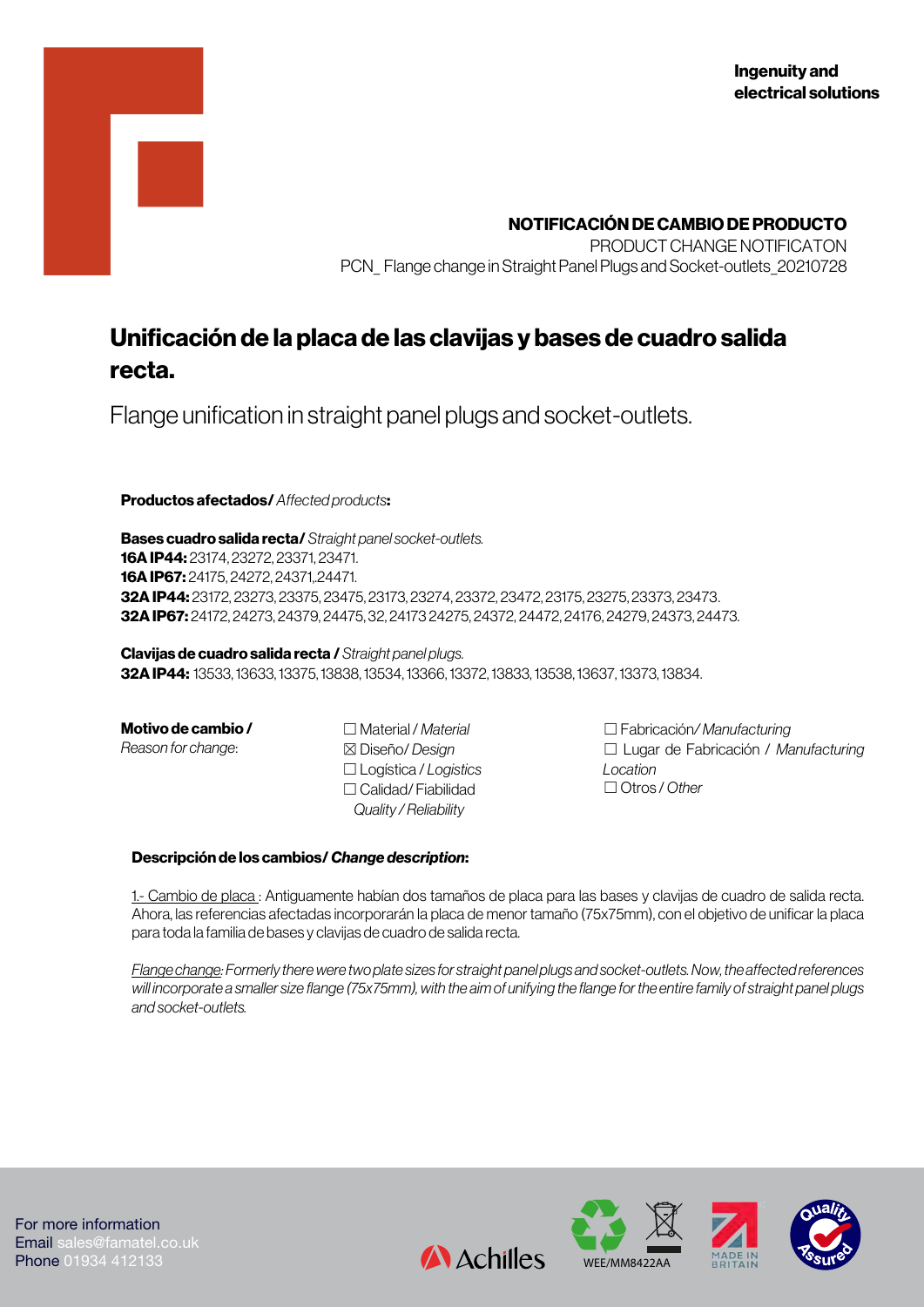# **NOTIFICACIÓN DE CAMBIO DE PRODUCTO**

PRODUCT CHANGE NOTIFICATON PCN\_ Flange change in Straight Panel Plugs and Socket-outlets\_20210728

| <b>Bases cuadro salida recta/</b> Straight panel socket-outlets.                                |    |             |    |     |    |    |                |            |    |    |     |    |                |  |
|-------------------------------------------------------------------------------------------------|----|-------------|----|-----|----|----|----------------|------------|----|----|-----|----|----------------|--|
| <b>Antiguo</b> / Old                                                                            |    | Nuevo / New |    |     |    |    |                |            |    |    |     |    |                |  |
| А<br>А<br>А<br>О<br>စ၊<br>١o<br>$\circ$<br>lΟ<br>B<br>B<br>C<br>C<br>В<br>в<br>C<br>С<br>o<br>O |    |             |    |     |    |    |                |            |    |    |     |    |                |  |
|                                                                                                 |    | <b>16A</b>  |    | 32A |    |    |                | <b>16A</b> |    |    | 32A |    |                |  |
| Poles                                                                                           | 3  |             | 5  | 3   |    | 5  | <b>Poles</b>   | 3          |    | 5  | 3   |    | 5 <sup>5</sup> |  |
| $\mathsf{A}$                                                                                    | 75 | 75          | 75 | 75  | 75 | 75 | $\overline{A}$ | 75         | 75 | 75 | 75  | 75 | 75             |  |
| B                                                                                               | 75 | 75          | 85 | 85  | 85 | 85 | B              | 75         | 75 | 75 | 75  | 75 | 75             |  |
| $\mathbf C$                                                                                     | 60 | 60          | 60 | 60  | 60 | 60 | $\mathbf C$    | 60         | 60 | 60 | 60  | 60 | 60             |  |
| D                                                                                               | 60 | 60          | 60 | 60  | 60 | 60 | D              | 60         | 60 | 60 | 60  | 60 | 60             |  |
| Clavijas de cuadro salida recta / Straight panel plugs.<br>$\sim$ $\sim$<br>$\mathbf{r}$        |    |             |    |     |    |    |                |            |    |    |     |    |                |  |



## **Fecha prevista de implementación\*:** 6Septiembre de 2021

### *Planned implementation date\*: 6 th of September of 2021*

\*La fecha de implementación planificada es la fecha prevista después de la cual se espera que los nuevos pedidos recibidos se entreguen con el producto modificado. Esto está determinado por la fecha estimada de agotamiento del inventario y se ve afectado por las fluctuaciones en la oferta y la demanda.

**\***Planned implementation date is the forecasted date after which new received orders will be expected to be delivered with changed product. This is determined by the estimated date of inventory depletion and it is affected by fluctuations in supply and demand.

**A** Achilles

Barcelona - Spain